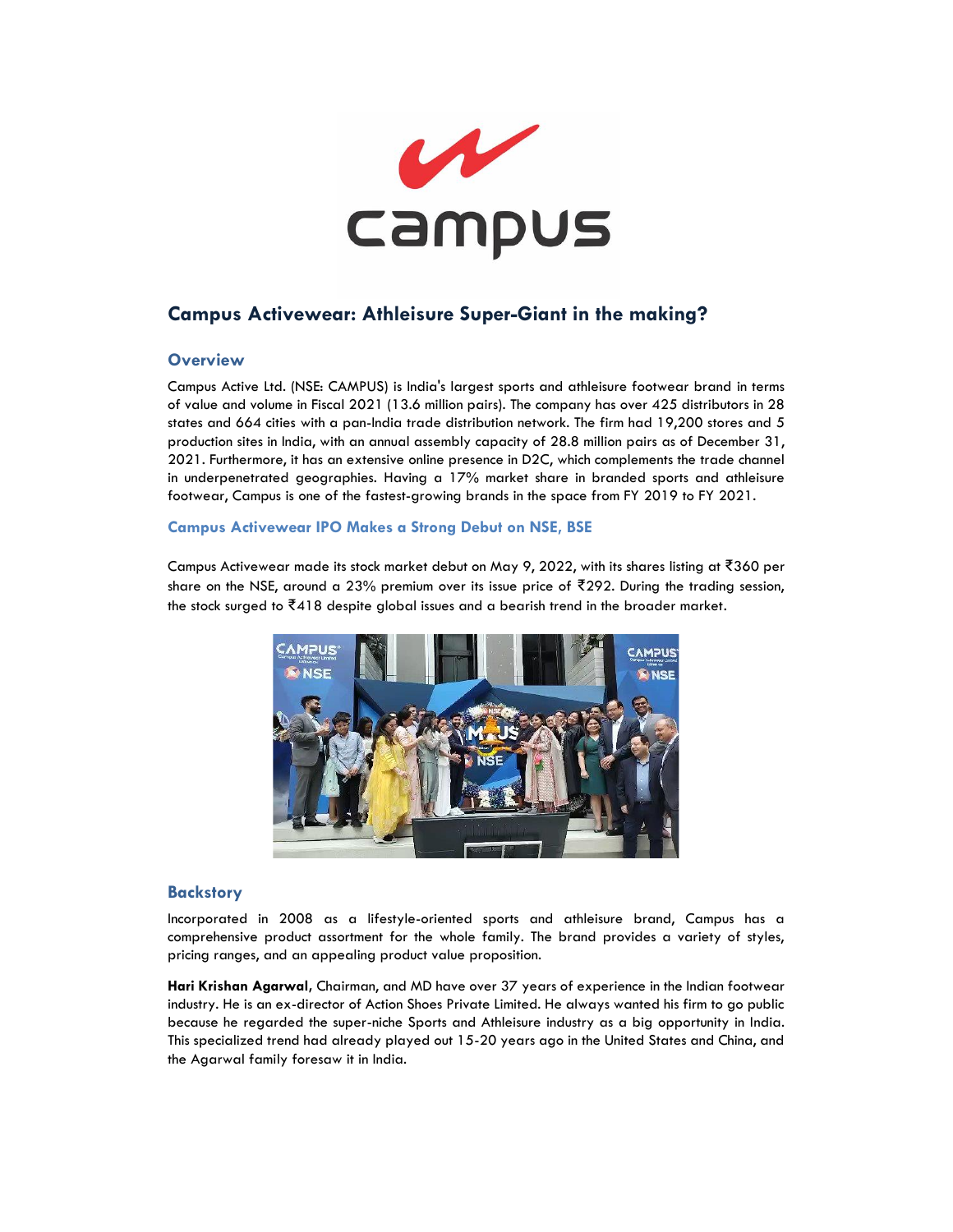**Nikhil Aggarwal,** son of Hari Krishan Agarwal, is the Whole-Time Director and CEO of the company and has14 years of experience in the footwear manufacturing and trading sector. He has completed a Workshop and an Executive Education program at INSEAD, Singapore.

The company has appointed Raman Chawla as CFO, Archana Maini as CS, Piyush Singh as Chief Strategy Officer, Raghu Narayanan as Supply chain & Operations country head, and Uplaksh Tewary as Retail country head. All key managerial personnel possesses multi-year experience in leading MNCs. The company maintains employees' interest in the company through ESOPs.

# **Industry Analysis**

In congruence with the rise in per capita GDP, brand awareness, and discretionary spending, the Indian footwear market registered a CAGR of 9% in value terms and is expected to grow by 17% CAGR in the coming years.

In terms of value:



couto

 $22$ 

**FY22P** 

FY25P

In terms of volume:



 $25$ 

 $22$ 

**FY15** 

**FY20** 

The share of organized players has grown at a CAGR of 13% in the past five years, which is expected to grow by 22% between 2022-25, supported by heavy marketing and increasing urbanization. Also, the organized sector's market share will increase from 34% to around 38%. Sports and Athleisure, a 12000 crores market, is the management's focus. 55% of this market is captured by brands, of which Campus caters to 17-18% market share. There is an underlying threat of competitors entering the niche, but the opportunity to gain market share seems lucrative.

**FY21P**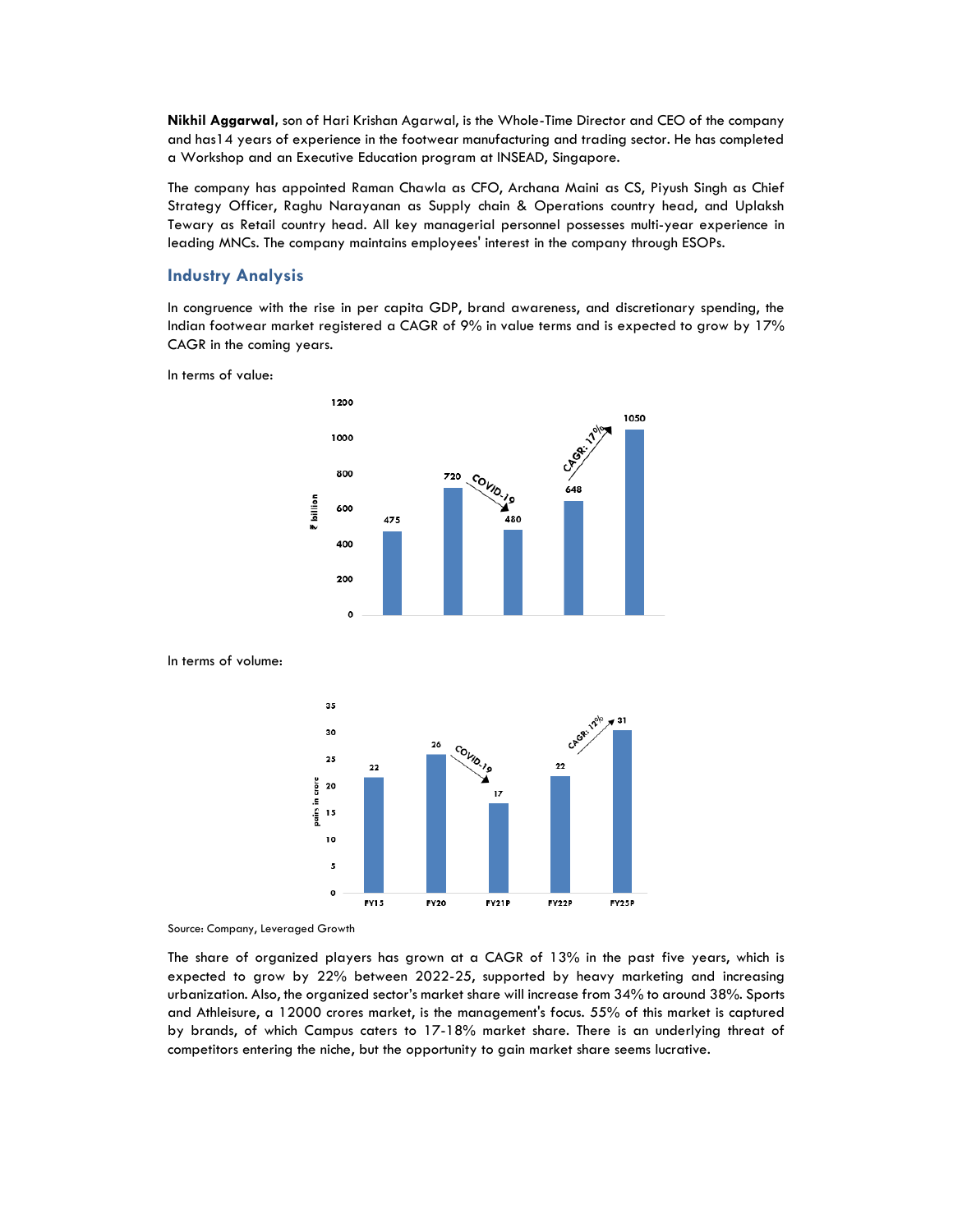**Brands in the Industry**



# **Business Model**

The company focuses on creating a niche in the Sports and Athleisure segment, targeting India. The target price range is between ₹500 and ₹3500.

The management is single-category focused, unlike other domestic brands that focus on multiple categories. Inspiration for this move was brands like Nike, which have created wealth by focusing on a single segment. The decadal CAGR of the company is around 27%.

The company's cash flows are negative as they have recently set up two manufacturing plants for Uppers and Soles. According to the CEO, the industry is very Capex light, as a 100 crore Capex could generate around ₹500-600 crores of sales. The labor-intensive nature of the business commands efficient management of the supply chain.



#### **Brand wise segmentation**

Source: Company, Leveraged Growth

The company caters to a wide range of price points, including Entry ( $\sim$ 38%), Semi-Premium ( $\sim$ 21%), and Premium (~41%). Revenue contribution from premium products has increased from 31% in FY 2019 to 41% in the first nine months of FY 2022.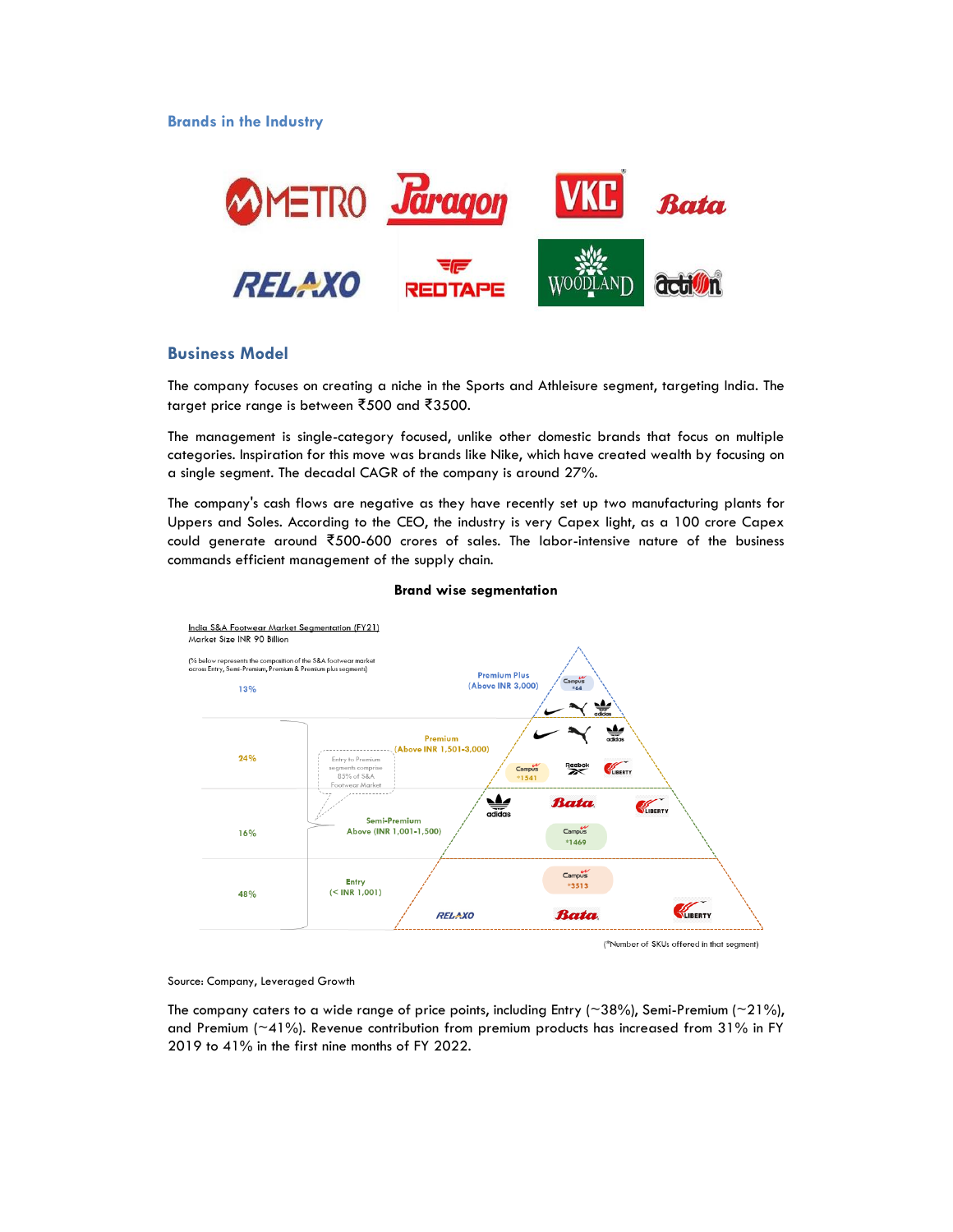#### **Brand wise Price segmentation compared to peers:**

|                       |                                         | % of Market Share in Different Market Segment |                                 |                        |                                         |                              |                                  |  |  |  |
|-----------------------|-----------------------------------------|-----------------------------------------------|---------------------------------|------------------------|-----------------------------------------|------------------------------|----------------------------------|--|--|--|
| <b>Brands</b>         | Total<br><b>Footwear</b><br><b>SKUS</b> | <b>Mass</b><br>(<₹500)                        | <b>Economy</b><br>(₹501-₹1,000) | Mid<br>(₹1,001-₹1,500) | <b>Mid Premium</b><br>(₹1,501 - ₹2,000) | Premium<br>(₹2,001 - ₹3,000) | <b>Premium Plus</b><br>(₹3,000+) |  |  |  |
| <b>Adidas</b>         | 7,673                                   |                                               |                                 | 4                      |                                         | 18                           | 73                               |  |  |  |
| <b>Asian Footwear</b> | 3,970                                   | 8                                             | 77                              | 15                     |                                         |                              |                                  |  |  |  |
| Asies                 | 1,496                                   |                                               |                                 | $\overline{a}$         |                                         |                              | 92                               |  |  |  |
| Bata                  | 5.176                                   | 17                                            | 31                              | 8                      | 12                                      | 11                           | 21                               |  |  |  |
| Campus                | 6,388                                   | 10                                            | 45                              | 23                     | 18                                      |                              | approximately <1%                |  |  |  |
| Decathlon             | 292                                     | 3                                             | 13                              | 15                     | 18                                      | 18                           | 32                               |  |  |  |
| Fila                  | 1,000                                   |                                               |                                 |                        |                                         |                              | 100                              |  |  |  |
| <b>HRX</b>            | 470                                     |                                               |                                 |                        |                                         | 30                           | 70                               |  |  |  |
| Khadim                | 1.281                                   | 37                                            | 49                              | 8                      | 3                                       | $\overline{2}$               | $1\%$                            |  |  |  |
| Lancer                | 600                                     |                                               | 65                              | 15                     | 20                                      |                              |                                  |  |  |  |
| <b>Liberty Shoes</b>  | 1,516                                   | 21                                            | 38                              | 12                     | 12                                      | 8                            | 9                                |  |  |  |
| Lotto                 | 200                                     |                                               |                                 |                        |                                         |                              | 100                              |  |  |  |
| <b>Metro Shoes</b>    | 1,419                                   |                                               |                                 |                        | 6                                       | 9                            | 85                               |  |  |  |
| Mirza International   | 1,364                                   |                                               |                                 |                        |                                         | $\overline{7}$               | 93                               |  |  |  |
| <b>New Balance</b>    | 3.049                                   |                                               |                                 |                        |                                         | 4                            | 95                               |  |  |  |
| <b>Nike</b>           | 2,570                                   |                                               |                                 |                        |                                         | 6                            | 94                               |  |  |  |
| Onitsuka Tiger        | 453                                     |                                               |                                 |                        |                                         |                              | 100                              |  |  |  |
| Puma                  | 7.234                                   |                                               |                                 |                        | 10                                      | 30                           | 60                               |  |  |  |
| Reebok                | 1.644                                   |                                               |                                 | 3                      |                                         | 10                           | 82                               |  |  |  |
| Relaxo                | 5,175                                   | 78                                            | 16                              | 4                      | $\overline{a}$                          |                              |                                  |  |  |  |
| <b>Skechers</b>       | 1117                                    |                                               |                                 |                        |                                         | 6                            | 94                               |  |  |  |
| <b>Under Armour</b>   | 160                                     |                                               |                                 |                        |                                         | 3                            | 97                               |  |  |  |

# **Differentiating Strategies:**

**1) Focusing on a Single Segment** rather than giving attention to multi-segments or multi-brands has worked phenomenally for the company as it has shown a decadal CAGR of 27%.

#### **2) New designs:**

The industry is affected by trends, and regularly making new designs is the norm. The company has launched,

2020- 697 new designs, which are 54% of their revenue from the sale of goods.

2021- 583 new designs, which are 65% of their revenue from the sale of goods.

#### **3) Advertising and sales promotion:**

Advertisements on traditional networks such as TV, billboards, online ads, social media, etc., are essential to impact consumers' minds and hold their attention.

The company spent 3.7% and 4.6% of revenue from operations on advertising and sales promotion in 2020 and 2021, respectively.



Moreover, the management claims to have over 2000 active designs at any time of the year, an extensive portfolio in a single segment.

#### **4) Diversified Revenue Share:**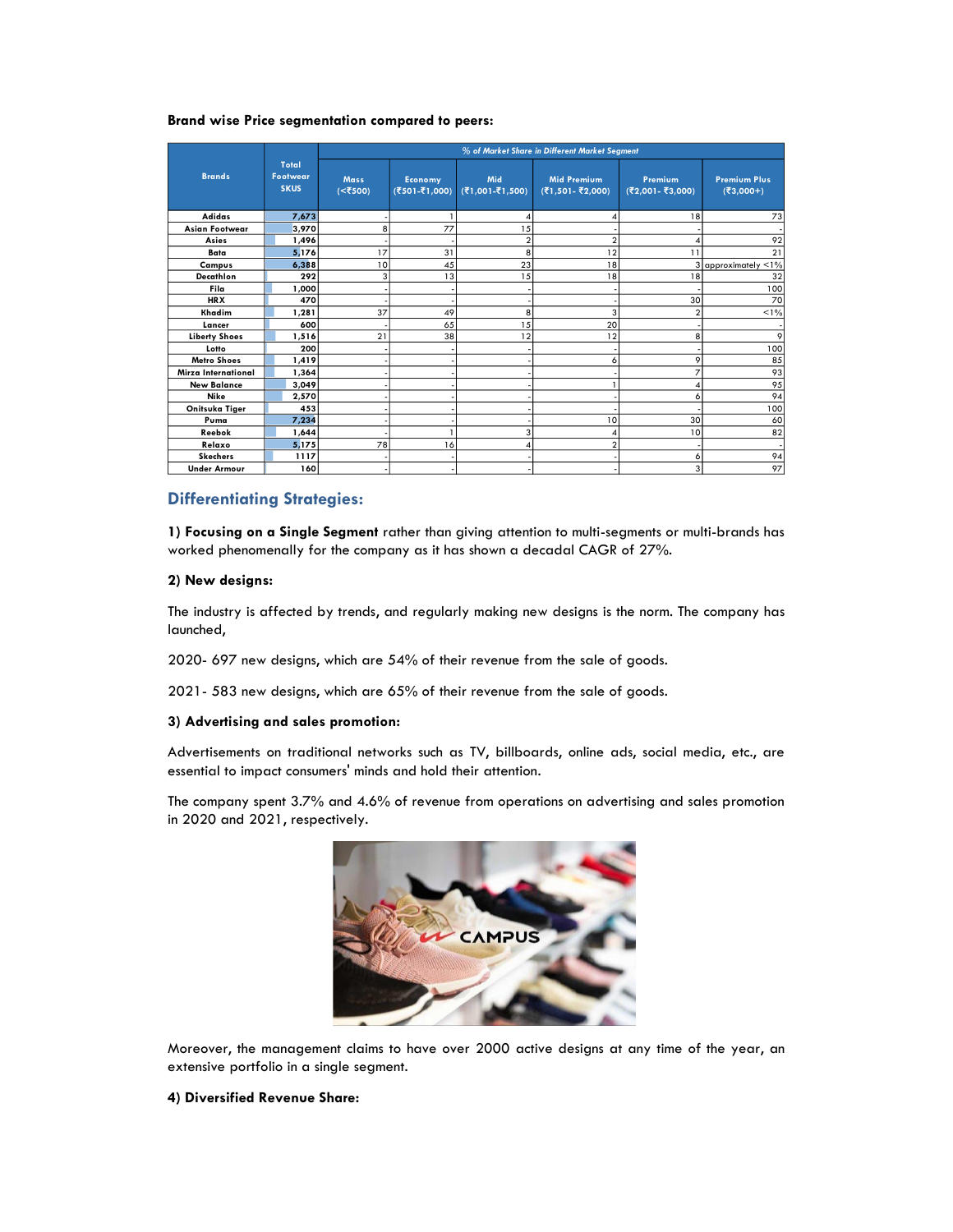The company is well-diversified among different geographies and focuses on underpenetrated markets.



*Significant D2C presence in underpenetrated geographies complements the trade distribution network to enable a diversified revenue mix.*

|                | <b>Revenue Share Trade Distribution</b> | D <sub>2</sub> C |
|----------------|-----------------------------------------|------------------|
| Metro & Tier I | 48%                                     | 52%              |
| Tier II & III  | 64%                                     | 36%              |

*Rapid Penetration in Metro & Tier I Markets enabled by diverse D2C platforms (Offline & Online)*

*Source: Company, Leveraged Growth*

### **5) Shopping Behaviour:**

|                                             | Fiscal 2019                                                             |                    |                                                                         | Fiscal 2020        | <b>Fiscal 2021</b>                                                      |                    |  |
|---------------------------------------------|-------------------------------------------------------------------------|--------------------|-------------------------------------------------------------------------|--------------------|-------------------------------------------------------------------------|--------------------|--|
| <b>Channel</b>                              | <b>Revenue</b><br>contribution<br>to revenue from<br>operations $(\% )$ | Volume sold<br>(%) | <b>Revenue</b><br>contribution<br>to revenue from<br>operations $(\% )$ | Volume sold<br>(%) | <b>Revenue</b><br>contribution<br>to revenue from<br>operations $(\% )$ | Volume sold<br>(%) |  |
| <b>Trade Distribution</b>                   | 94                                                                      | 97                 | 88                                                                      | 92                 | 75                                                                      | 81                 |  |
| Direct-to-consumer<br>$ _{\text{(online)}}$ |                                                                         |                    |                                                                         |                    | 21                                                                      | 16                 |  |
| Direct-to-consumer<br>$ $ (offline)         |                                                                         |                    |                                                                         |                    |                                                                         |                    |  |

Source: Company, Leveraged Growth

We observe sales are migrating from traditional distribution channels to the online D2Cs segment. It is profitable for the company as D2Cs have higher EBITDA Margins.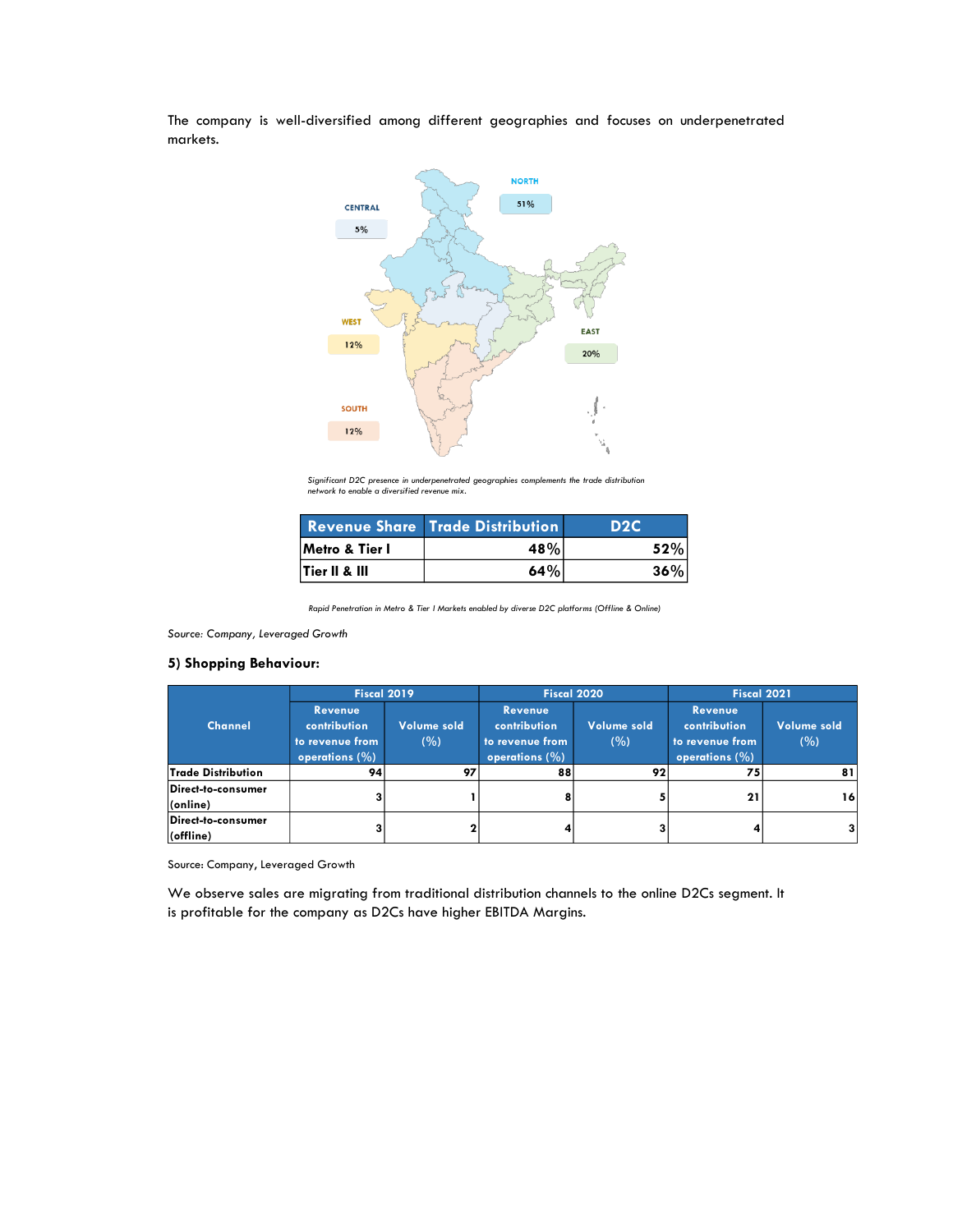# **SWOT ANALYSIS**

### **A. Strengths**

### **1) Distributors, COCOS, FOFOS, and Large Format Stores (LFS):**

Campus has over 400 distributors as of September 30, 2021.

It has 48 COCOs (Company-owned, company-operated) and 3 FOFOS (Franchise-owned, franchiseoperated) by the end of the period on September 30, 2021. Recently, the CEO claimed to reach 60 COCOS and 30 FOFOS)

By the end of FY 2019, the number of COCOs increased from 32 stores to 37 by the end of FY 2020, to 45 stores by the end of FY 2021, increasing further to 48 stores by the end of September 30, 2021.

Campus also operates over 800 counters situated in Large Format Stores ("LFS"), as of September 30, 2021 ("Counters")



#### **2) Manufacturing Ecosystem:**

Through its manufacturing facilities, the company can manufacture 37.5% of its requirement of soles and 8.98% of shoe uppers in-house while it assembles 100% of its products in-house. As such, the company is dependent on the continued operations of these manufacturing facilities for production.

Three of the manufacturing facilities in Baddi Facility (Himachal Pradesh), Dehradun Facility, and Campus AI Baddi (Himachal Pradesh) Facility commenced in FY 2005, 2009, and 2015 respectively are responsible for assembling.

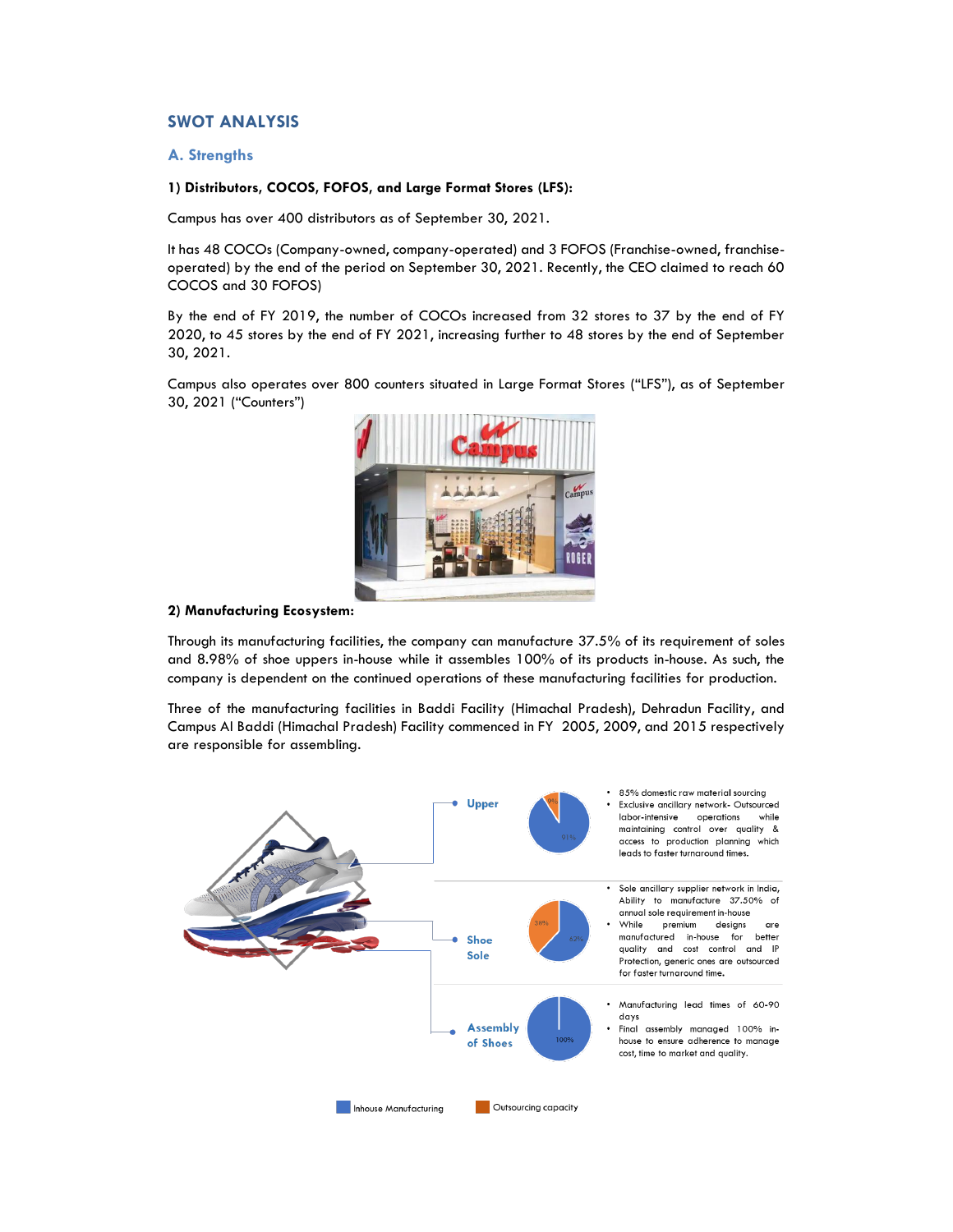#### **3) Raw Material Procurement:**

Approximately 85% of the company's raw materials are sourced locally in India. The remainder of the raw materials is sourced from China, South Korea, and other South-East Asian countries. The company also supplies all of the raw material requirements of their fabricators. Currently, the company procures raw materials on a purchase order basis at negotiated rates. Details of the raw material supplied and share of raw material cost are as follows in FY 2021 and the six months ended September 30, 2021, are as follows:

| SI. No.      |                               |                                                         | <b>Total raw materials costs</b><br>$(in \% )$ |                                                  |  |  |
|--------------|-------------------------------|---------------------------------------------------------|------------------------------------------------|--------------------------------------------------|--|--|
|              |                               | <b>Raw Material Supplied Number of Active suppliers</b> | <b>FY 2021</b>                                 | <b>Six months ended</b><br>September 30,<br>2021 |  |  |
|              | Sole                          | 25                                                      | 33                                             | 35                                               |  |  |
| $\mathbf{2}$ | Fabric                        | 10                                                      |                                                |                                                  |  |  |
| 3            | <b>Chemical and adhesives</b> | 37                                                      | o                                              |                                                  |  |  |
| 4            | <b>Laminated Fabric</b>       | 10                                                      | 12                                             | 12                                               |  |  |
| 5            | <b>EVA</b>                    | 20                                                      |                                                |                                                  |  |  |
| 6            | Box                           | 18                                                      |                                                |                                                  |  |  |
| 7            | Insole                        | 8                                                       |                                                | 4                                                |  |  |
| 8            | <b>Others</b>                 | 301                                                     | 30                                             | 27                                               |  |  |
| 9            | Total                         | 429                                                     | 100                                            | 100                                              |  |  |

Source: Company, Leveraged Growth

### **B. Weaknesses**

#### **1) Leases:**

Campus leases the space for all the COCOs as of September 30, 2021.

It spent ₹2.5 crores, ₹3.9 crores, and ₹3.7 crores on rent in FY 2019, 2020, and 2021, constituting 0.43%, 0.53%, and 0.52% of the revenue from operations in the same years.

#### **2) Credit Risks:**

The total trade receivables amounted to ₹162 crores, ₹144 crores, and ₹98.2 crores, representing 51.8%, 33.4%, and 25.6% of the company's total current assets, for FY 2019, 2020, and 2021. Hence, credit risks are associated with the company.

Campus had executed agreements with its distributors, which carry a credit term ranging from 30 to 60 days. The company stated that if it encounters significant delays or defaults in payment by the customers or is otherwise unable to recover its trade receivables, cash flows from operations may be inadequate to meet the working capital requirements.

For FY 2019, 2020, and 2021, allowance for expected credit loss and trade receivables written off amounted to ₹4.8 crores, ₹7.4 crores, and ₹6.4 crores, representing 0.8%, 1%, 0.9% of revenue from operations, respectively.

### **3) Seasonality:**

The average selling price of Campus experiences moderate fluctuations during the year. There is quarter-on-quarter volatility as seasonality comes into effect. In the summer and rainy seasons, the customers typically purchase more open footwear than closed footwear. According to the Technopak Report, open footwear primarily has a lower realization than closed footwear, which has a higher realization. Additionally, the company typically sees an increase in the business in the third and fourth quarters due to the festive period.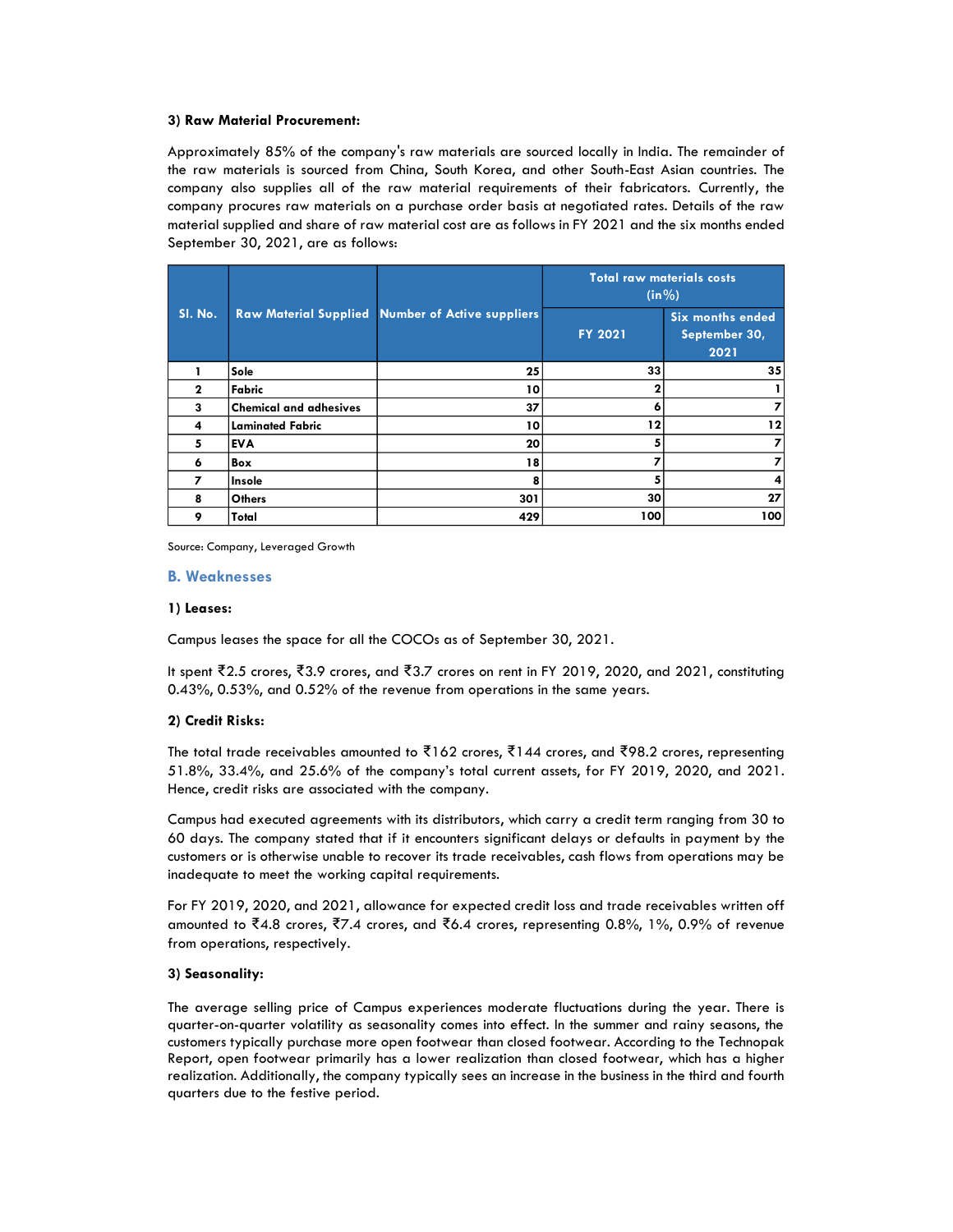#### **4) Labour Contracts:**

Campus relies heavily on contract labor for their manufacturing process. They engage with independent contractors through whom they hire contract labor for their manufacturing facilities and warehouses. They typically utilize three to four labor sub-contractors for each facility. The company explained that an inability of these independent contractors to procure laborers for facilities or any other shortage in contract laborers might require it to employ laborers directly at its facilities, resulting in higher costs and reduced margins.

#### **5) Attrition Rates:**

The turnover rate of the retail industry is high. The company's attrition rates are as follows:

2019- 16.8%

2020- 10.2%

2021- 16.9%

#### **6) Returns from our Online Space (E-tailing):**

Almost all marketplaces offer a standard feature of returns and cancellations across the footwear category.

The returns from marketplaces on account of such customer cancellations and returns are typically 25% to 30% of all sales made through the online channels in a fiscal year.

The sale of goods generated from online sales was

2020- ₹57.2 crores, which accounted for 7.8% of the sale of goods.

2021- ₹150 crores, which accounted for 21.2% of the sale of goods.

Online sales are a growing component of the sale of goods and are the fastest-growing sales channel for athleisure products in India. These online sales were undertaken through third-party market places.

#### **C. Opportunities**

#### **1) Country-wise GDP:**

| <b>Country</b>  | CY 2010 CY 2011 |      | CY 2012 CY 2013 |      | CY 2014          |      | CY 2015 CY 2016 | <b>CY 2017</b> | <b>CY 2018</b> | CY 2019 |      |      | CY 2020 CY 2025P CAGR(2020-2025) |
|-----------------|-----------------|------|-----------------|------|------------------|------|-----------------|----------------|----------------|---------|------|------|----------------------------------|
| USA             | 15              | 15.5 | 16.2            | 16.8 | 17.5             | 18.2 | 18.7            | 19.6           | 20.6           | 21.4    | 20.9 | 26.7 | 5%                               |
| China           | 6.1             | 7.6  | 8.5             | 9.6  | 10.5             | 11.1 | 11.2            | 12.3           | 13.9           | 14.3    | 14.7 | 22.5 | 9%                               |
| Japan           | 5.7             | 6.2  | 6.3             | 5.2  | 4.9              | 4.4  | 5.0             | 4.9            | 5.0            | 5.1     | 5.0  | 6.3  | 5%                               |
| Germany         | 3.4             | 3.7  | 3.5             | 3.7  | 3.9              | 3.4  | 3.5             | 3.7            | 4.0            | 3.9     | 3.8  | 5.1  | 6%                               |
| <b>UK</b>       | 2.5             | 2.7  | 2.7             | 2.8  | 3.1              | 2.9  | 2.7             | 2.6            | 2.9            | 2.8     | 2.7  | 3.8  | 7%                               |
| India           | 0.9             |      | 1.2             | 1.4  | 1.7              | 1.7  | 1.9             | 2.3            | 2.4            | 2.7     | 2.6  | 4.2  | 10%                              |
| France          | 2.6             | 2.9  | 2.7             | 2.8  | 2.9              | 2.4  | 2.5             | 2.6            | 2.8            | 2.7     | 2.6  | 3.4  | 6%                               |
| Italy           | 2.1             | 2.3  | 2.1             | 2.1  | 2.2              | 1.8  | 1.9             | 2.0            | 2.1            | 2.0     | 1.9  | 2.4  | 5%                               |
| Canada          | 1.1             | 1.8  | 1.8             | 1.8  | $\mathbf{8}$ . I | 1.6  | 1.5             | 1.6            | 1.7            | 1.7     | 1.6  | 2.3  | 8%                               |
| Korean Republic | 1.1             | 1.3  | 1.3             | 1.4  | 1.5              | 1.5  | 1.5             | 1.6            | .7             | 1.6     | 1.6  | 2.1  | 6%                               |

Source: Company, Leveraged Growth

As of now, India is at  $2.651$  trillion dollar GDP, the  $5<sup>th</sup>$  largest economy globally.

Moreover, it took India over 60 years to reach its 1st trillion and just five years to double its economy to more than 2 trillion dollars which would double again by 2025 if it grows at a CAGR of 10.1%.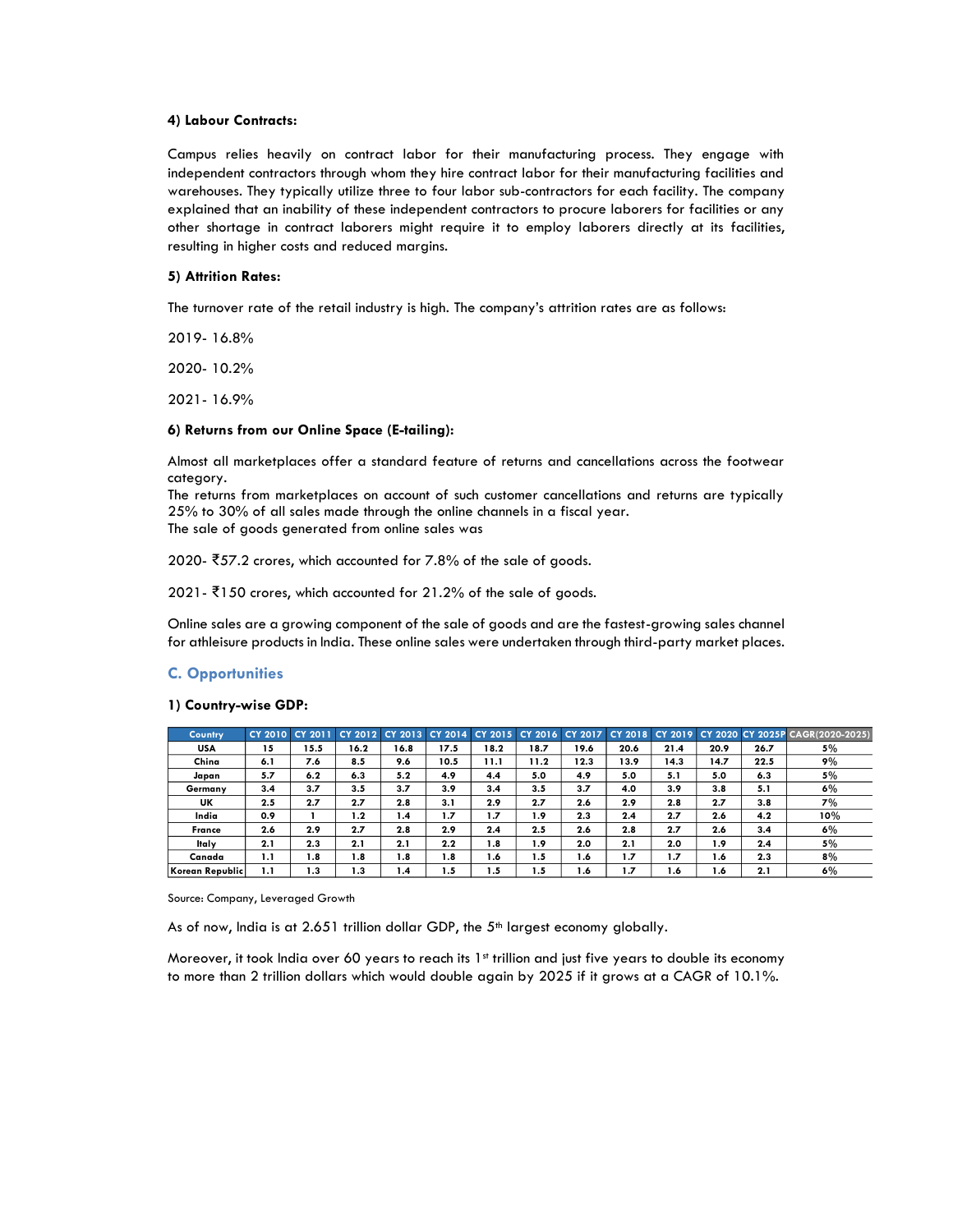### **2) India's GDP Per Capita:**



Source: Company, Leveraged Growth

India's per capita income has been showing an increasing trend since 2012, increasing at a healthy CAGR of around 10%. In FY 2019, the per capita income reached ₹1,48,808, which decreased to ₹1,42,073 in CY 2020 due to Covid. However, it is expected to bounce back and continue its growth journey at a CAGR of 10.3% between FY 2021 and FY 2025.

#### **3) Young Population:**

| Country               | <b>India</b> | China | <b>USA</b> | Singapore Russia |      | <b>Korea</b> | - Canada |      |
|-----------------------|--------------|-------|------------|------------------|------|--------------|----------|------|
| Median age<br>(vears) | 28.1         | 37.4  | 38.1       | 34.6             | 39.6 | 41.8         | 42.2     | 40.5 |

Source: Company, Leveraged Growth

The median age of India's population is 28.1 years which is way younger than the peer countries and is expected to remain under 30 years until 2030.

#### **4) Increasing Urbanization:**



Source: Company, Leveraged Growth

Currently, only 34.5% of India's population is classified as urban contributing 63% of India's GDP. It is estimated that 37% (541 million) of India's population will be living in urban centers by FY 2025. The urban population is anticipated to contribute 65% of India's GDP by FY 2025 and 70% by FY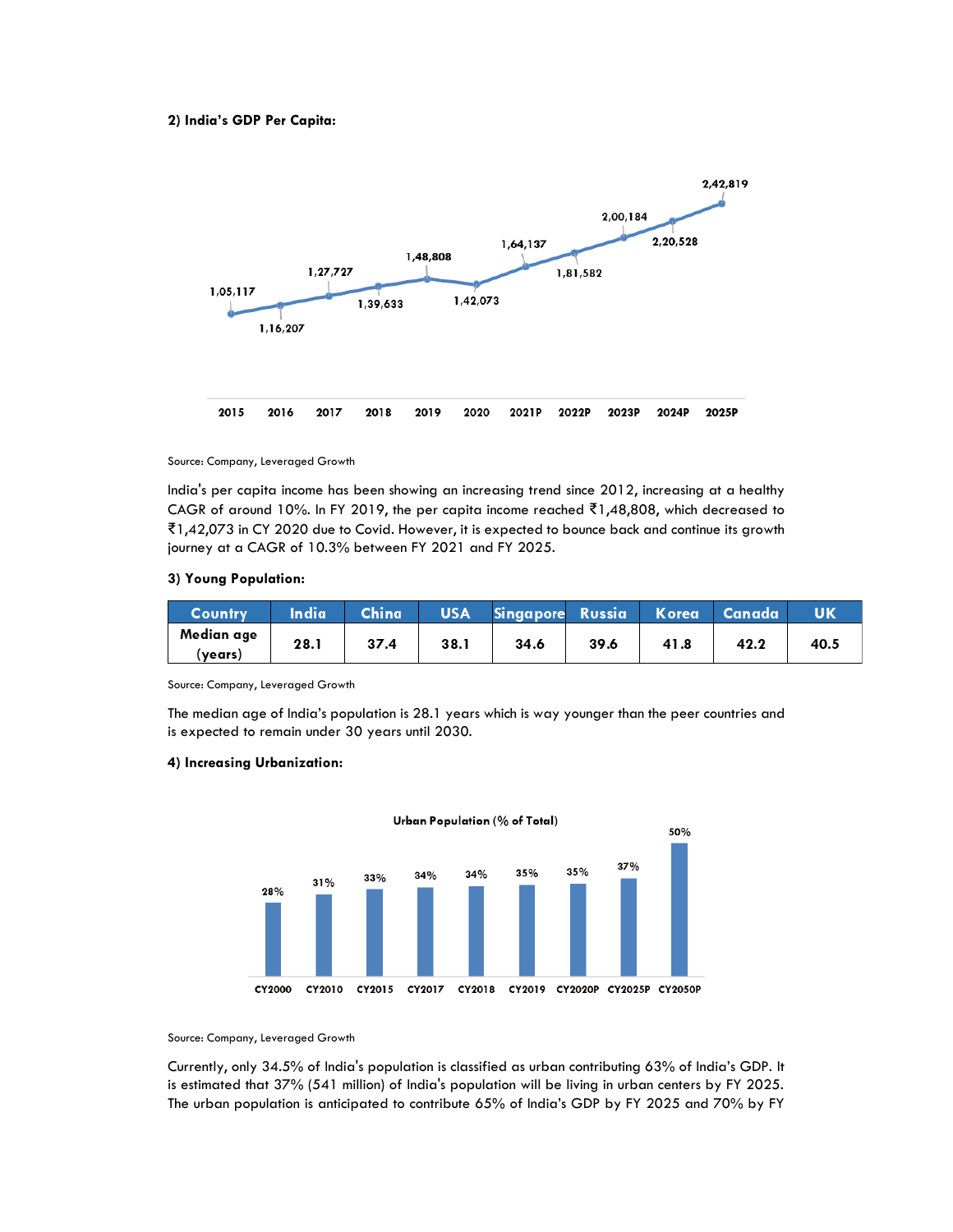2030. This is expected to continue with  $~50\%$  of India's population living in urban centers by 2050 and contributing  $~80\%$  of India's GDP.

### **D. Threats**

**1) Stagnant Sales due to future covid waves-** Although the company has rebounded quickly after its manufacturing resumed, there's still fear of future covid waves. As the company is in a laborintensive industry and is highly reliant on efficient supply chain management, any surge in cases among its employees or partial lockdowns can hurt its top line.

**2) Increased competition in this segment-** As a thumb rule, competition can sniff the opportunity and enter the industry wherever there are supernormal profits. If it's a massive player with ample cash to burn, it can be a disrupting factor for Campus.

**3) Economic slowdown**- As the retail segment is highly dependent on the county's economic growth, any counter growth cycles can hamper the company's revenues.

# **Michael Porter's 5 force analysis**

### **A. Barriers to Entry:**

- Distribution or Supply chain efficiency- Any FMCG or Retail business depends on its distribution channels and efficiency. The CEO has claimed to crack the Supply Chain code.
- High Capex for economies of scale- Without economies of scale, the cost of manufacturing shoes would exceed the competitive selling price. Creating economies of scale would require a considerable CAPEX which is not feasible for several companies.

### **B. Bargaining Power of Suppliers:**

- Increasing vertical integration- The company produces  $\sim$  85% of its raw materials in-house and assembles them entirely in its two facilities.
- Diversified Portfolio of suppliers- Having 10-40 active suppliers spread across several south Asian countries protects them against shortages or abrupt price increases.

### **C. Bargaining Power of Buyers**

- A Large number of designs- There are more than 2000 designs available across various price points for the end customers. It's a large number for the customers to choose from a single segment brand.
- Inflation protection- The average selling price of Campus has grown 7-8% in the past three years, and it hasn't just protected the margins, but there is 25-30 bps of margin expansion year on year. The nine-month sales ending FY 2022 do not indicate the company is losing customers to competitors.

### **D. Rivalry among competitors**

The sports and athleisure market is around 12000 crores which is  $\sim$  55% dominated by brands, and of that, 17-18% is of Campus. There is a 45% unorganized market, which can be a competition as they provide retailers with higher margins than the organized ones. Also, other domestic or MNCs can enter this niche segment and take away market share.

### **E. Threat of Substitutes:**

● Campus shoes and sandals are comfortable, making the switching cost a significant factor in decision-making. The Sparx brand of Relaxo can be a good example; once people start wearing it, they buy a different design from the same brand every year when they change their footwear. Campus, targeting a little premium segment than Sparx, offers more comfort to the customers. Once the customers get attuned to it, they will ask for the same brand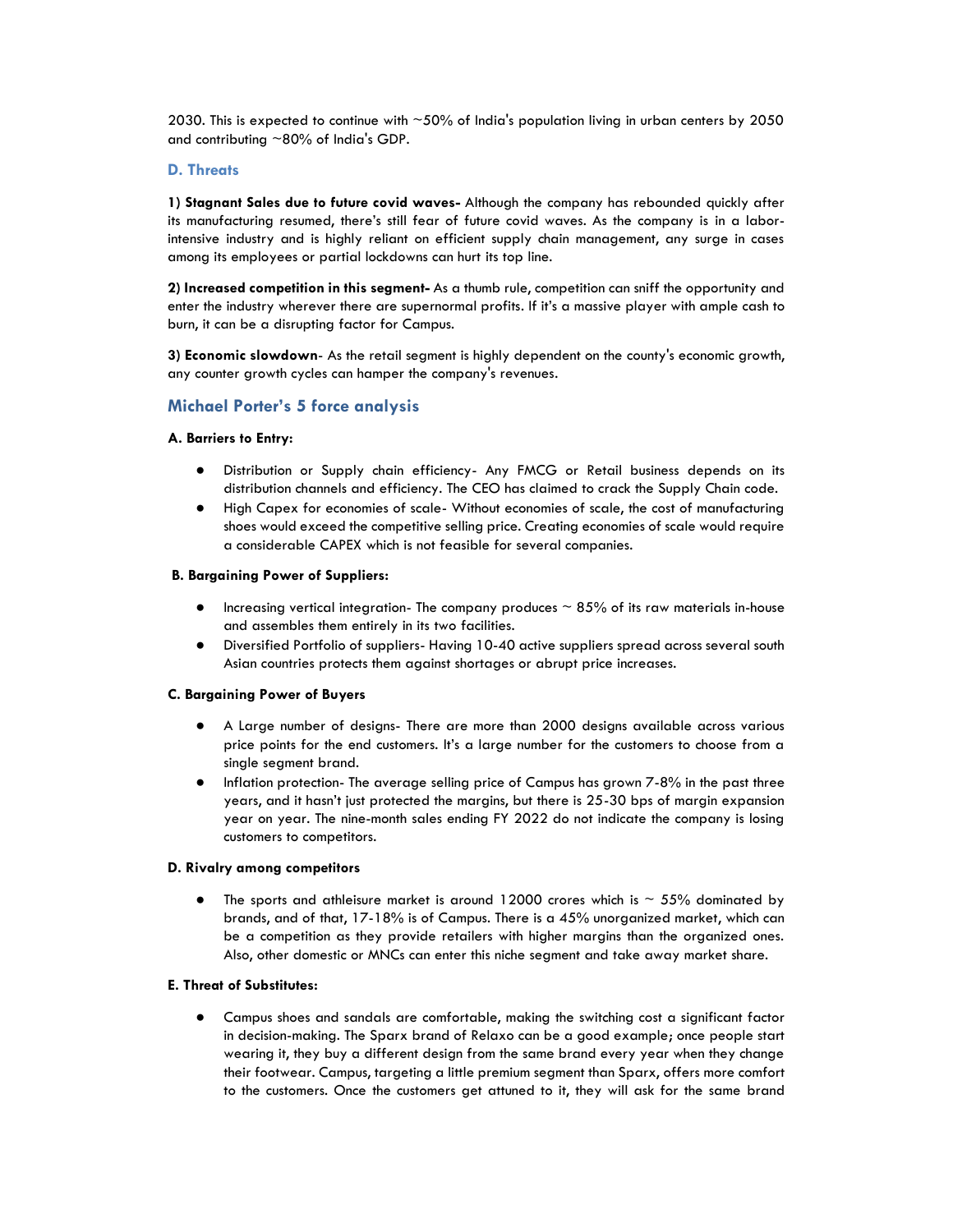every year with a different design. So, unless the company or quality changes massively, the threat of substitutes will be relatively less.

### **Branding & Other Initiatives**

The perception of a brand influences a customer's purchasing decision. To stay ahead of the competition and cement its position in the market, Campus focuses on brand awareness and acceptance and the culture, lifestyle, and visuals associated with its brand. To effectively promote its brand, the company emphasizes various promotional and marketing activities to raise brand recognition and brand visibility.

Also, the company relies on social media influencers for brand growth and advertising. These influencers' reputations and actions have a direct impact on their brand.



These types of quizzes and activities on Social Media are a very effective way to engage with the audience and also a way to check their brand awareness.

The "Ab Waqt Hai Hamara" campaign, where several athletes practice their respective sports wearing Campus shoes, gives an inspirational factor or value.

# **Financial Analysis**

The company registered a revenue of ₹8439.5 million in the first nine months of FY 2022, surpassing the revenue of FY 2021(₹7150.8 million). The EBITDA margin declined ~13% from FY 2020 to FY 2021.





 $FY 19 = FY 20 = FY 21 = 9M FY 22$ 

Source: Company, Leveraged Growth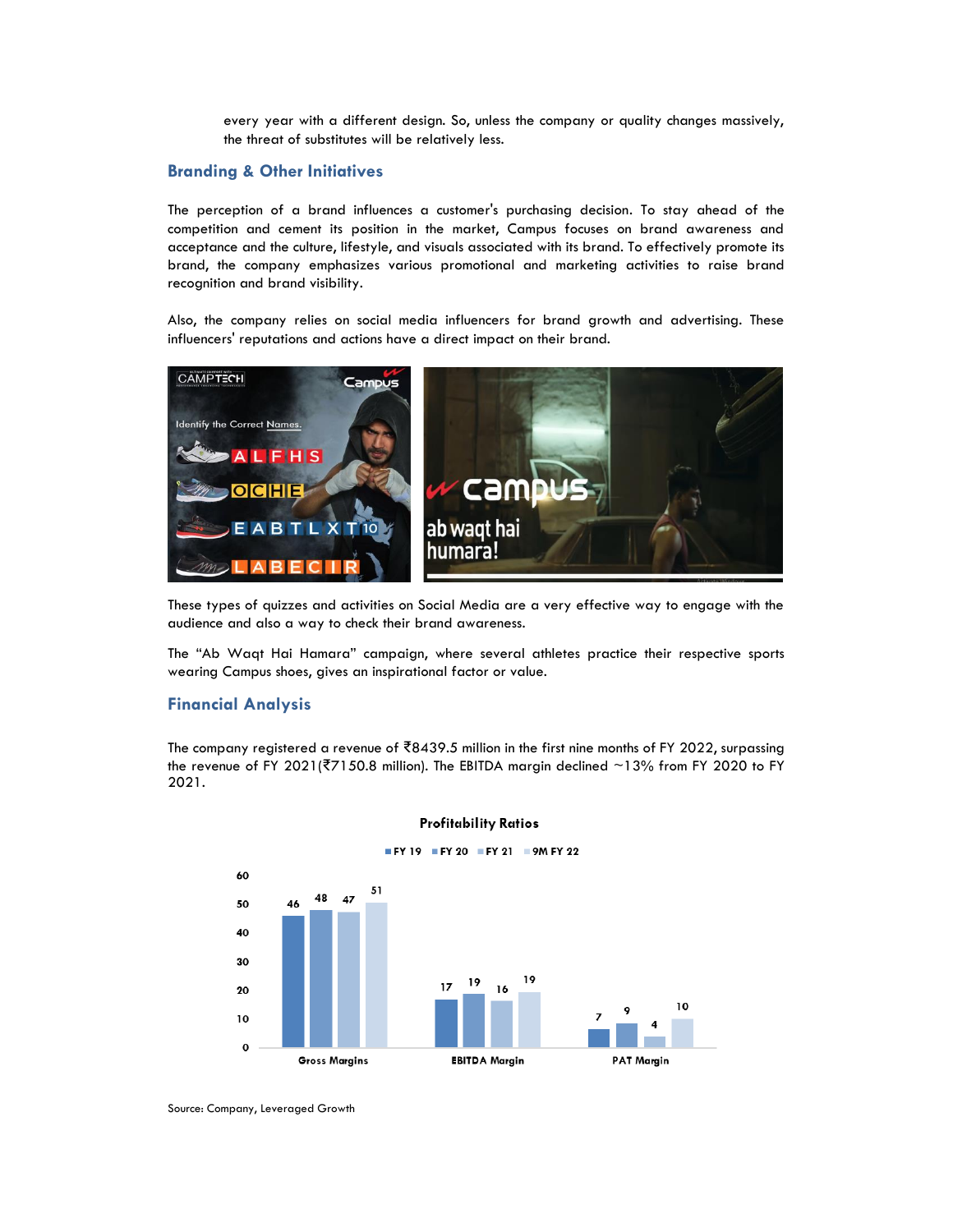- Gross Margins are stable and increasing at 46%, 48.1%, 47.4%, and 50.6% for the respective years.
- EBITDA margins are stable and increasing at  $16.8\%$ ,  $18.7\%$ ,  $16.3\%$ , and  $19.4\%$  for the respective years.
- PAT Margin touched a substantial low of 3.8% in FY 21, down by 57% from the past year due to one-time hit of regular change as the Government of India disallowed any tax break on Goodwill. But it has crossed 10.1% in 9 months ending FY22.



Source: Company, Leveraged Growth

- The inventory days have increased from 72.5 days to 103.9 days in FY21 due to covid.
- The Debtor days have reduced from 99.4 days to 50.4 days in FY21.
- The Creditor days have increased from 49.5 days to 87.7 days in FY21.
- The Debt to Equity ratio of the company has reduced from 0.9 to 0.4, showing a healthy and less risky balance sheet

# **Risk Analysis**

1) Increased domination by MNCs: India being a free economy, there can be foreign established companies scaling immensely right now in India. If they enter this segment, it can threaten the company's market share.

2) Change in Consumer preferences: Customers' preferences fluctuate as fashion trends and styles change, necessitating the company constantly innovate and produce new designs. The company witnessed a trend of flip-flops that are now slowly declining. The designs and styles the company introduces should be relevant, or else the consumers can shift to some other brand.

3) Brand Irrelevance: India is a very competitive market. To hold the customer's attention is the most important thing right now. Brands spend enormous amounts of money in advertising to remember the brand in the consumer's mind. Any decline in the promotions of the brand can hurt significantly. In addition, negative publicity or disputes regarding our brand, products, company, or management could materially and adversely affect public perception of the brand.

# **COVID 19 Impact**

As opposed to massive de-growth in the industry, the company's top line fell by a mere 2.9% with only seven months of operations in the FY 2021, which is remarkably resilient. Sales have already surpassed 1100 crores in the nine months ended FY 2022, indicating that demand has returned. The ROCE has returned to 31-32% in the last twelve months. The 57% drop in PAT in 2021 had nothing to do with Covid. It was a one-time impact due to a regulation shift in which the Indian government prohibited any tax credit on goodwill.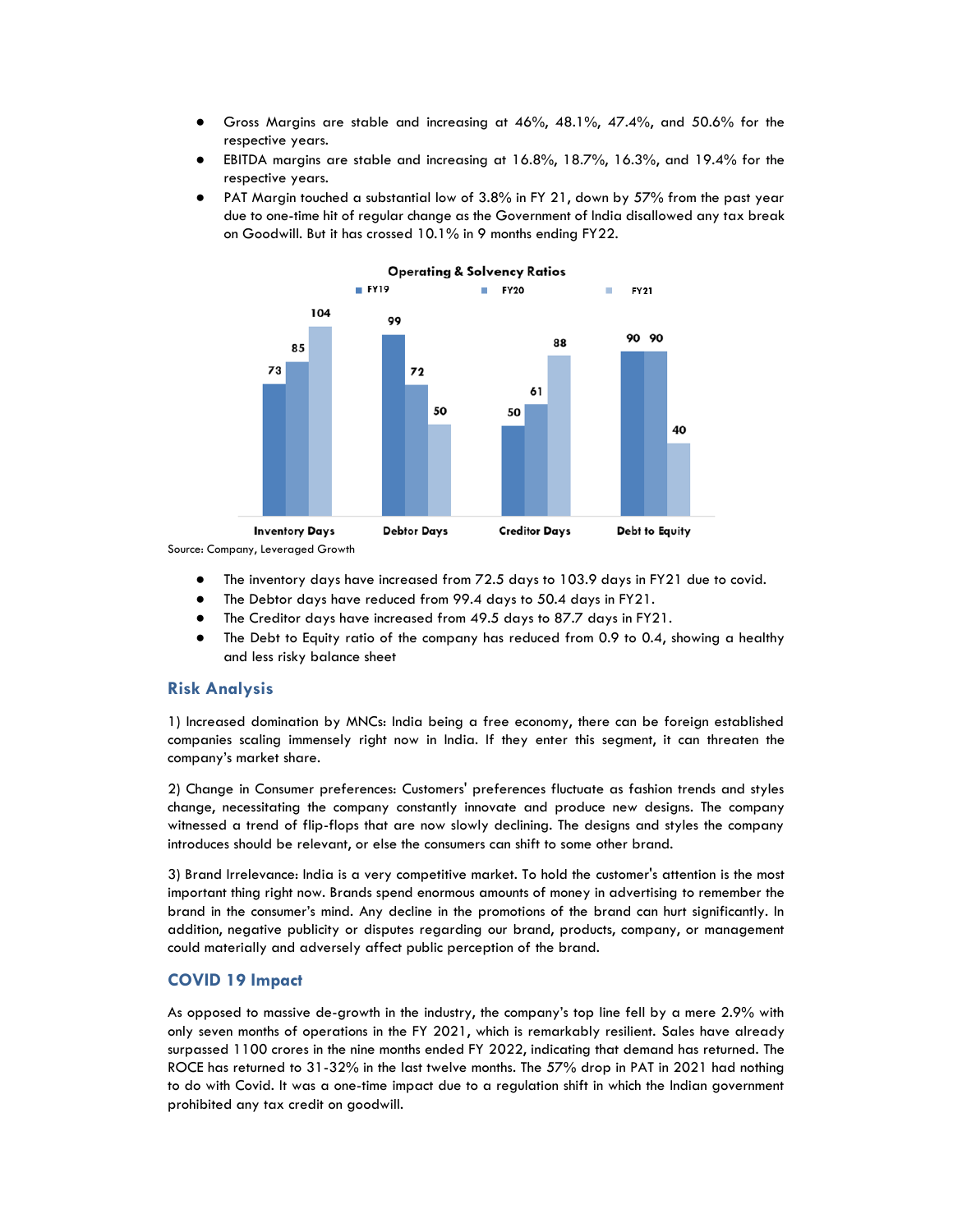#### **Corporate Governance**

The "Backstory" section introduces promoter groups and their history.

The Articles of Association require that the board consist of not less than three Directors and not more than 15 Directors. As per the Red Herring Prospectus, the company had 8 Directors, of whom 4 were Independent Directors, including 1 woman Director. The company is in compliance with the corporate governance norms prescribed under the SEBI Listing Regulations and the Companies Act, 2013.

None of the Non-Independent Non-Executive Directors are entitled to receive any sitting fees or commission. Further, the Independent Directors may be reimbursed for expenses permitted under the Companies Act and the SEBI Listing Regulations.



Promoter & Promoter Group = Mutual Funds = Foreign Portfolio Investors = Retail Investors = Other

Source: Company, Leveraged Growth

#### **ENDNOTE**

Some of the biggest wealth creator companies in India have a focused strategy on a specific niche rather than putting their legs in 50 different things. We find Campus Activewear in the same category. Founder Hari Krishan Agarwal has four decades of experience in the footwear industry in India. His son, CEO Nikhil Agarwal, has repeatedly conveyed to stay this way. He assures there will be no unnecessary ventures or, in his words, "We live and breathe Campus every day." If the company keeps this pace and captures more market share while not compromising on the quality and comfort they are known for, we feel this can be an interesting story to follow.

**Disclaimer:** The report and information contained herein are strictly confidential and meant solely for the selected recipient and may not be altered in any way, transmitted to, copied, or distributed, in part or whole, to any other person or the media or reproduced in any form, without prior written consent. This report and information herein are solely for informational purposes and may not be used or considered as an offer document or solicitation of an offer to buy or sell or subscribe for securities or other financial instruments. Nothing in this report constitutes investment, legal, accounting, and tax advice or a representation that any investment or strategy is suitable or appropriate to your specific circumstances. The securities discussed and opinions expressed in this report may not be suitable for all investors, who must make their own investment decisions, based on their investment objectives, financial positions, and the needs of a specific recipient. This may not be taken in substitution for the exercise of independent judgment by any recipient. Each recipient of this document should make such investigations as it deems necessary to arrive at an independent evaluation of an investment in the securities of companies referred to in this document (including the merits and risks involved), and should consult its advisors to determine the merits